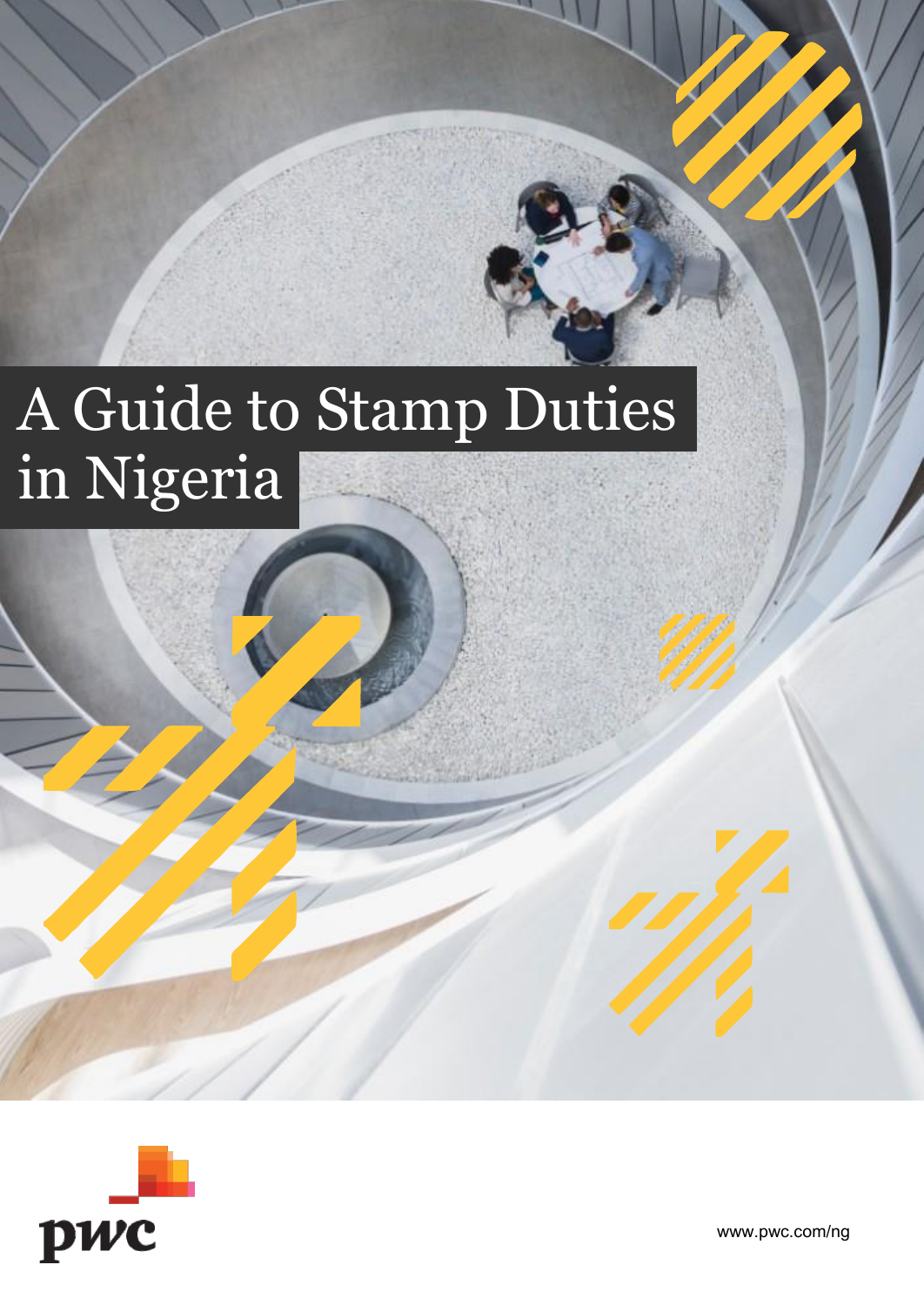



# **Content**

- 1. **Overview**
- 2. Legal Framework
- 3. Administration and Imposition
- 4. Anti-avoidanceprovisionsundertheS D A
- 5. Exemptions and Reliefs
- 6. Objections/AppealProcedures
- 7. Provision relating to several instruments
- 8. Practical matters
- 9. Specific agreements in the SDA
- 10. Appendices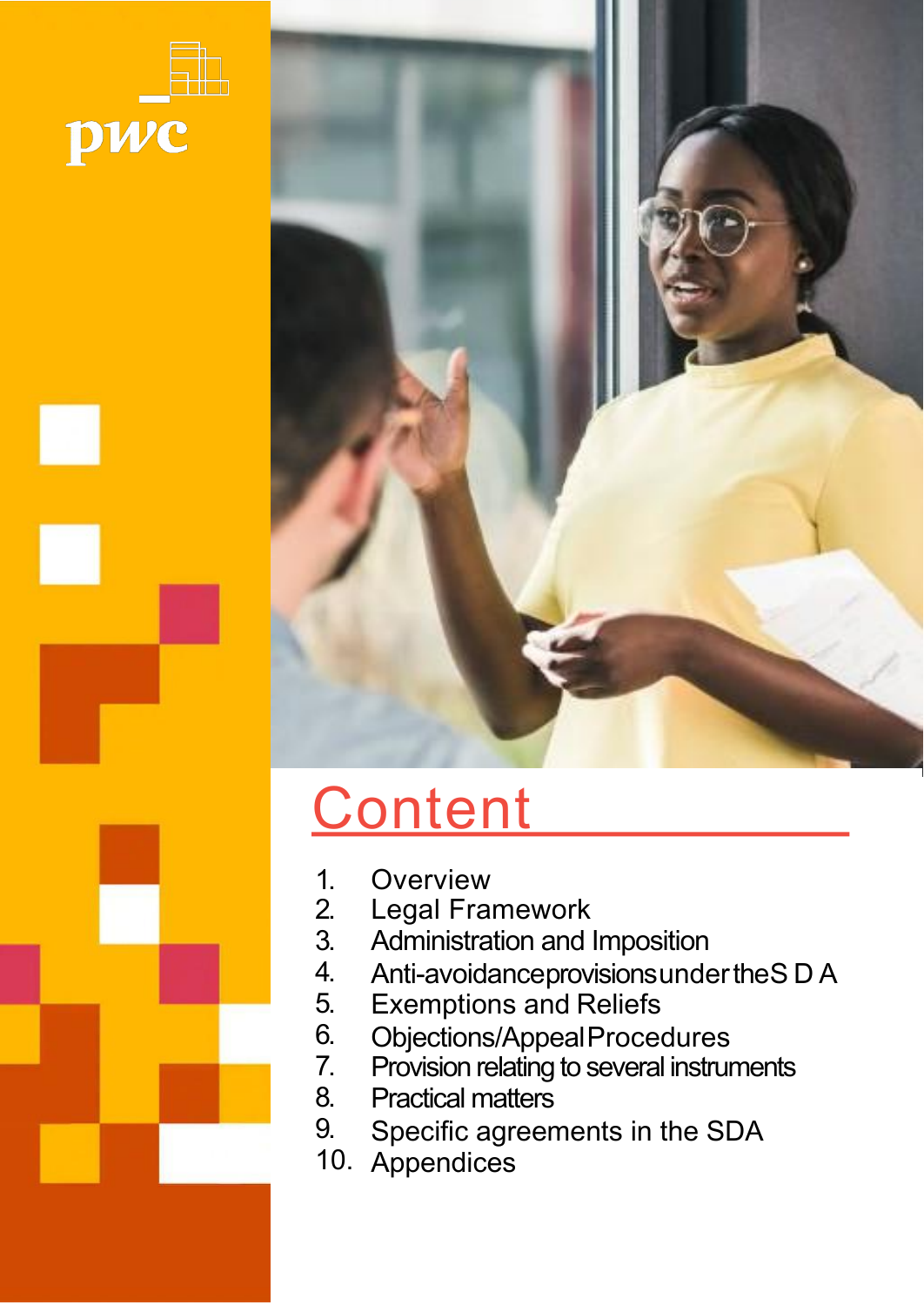

Stamp duty is a tax on instruments (written or electronic documents). The Stamp Duties Act Cap. S8 LFN 2004 ("SDA" or the Act") can be traced to the 1893 Stamp Duties and Stamp Duties Management Acts passed by the British Parliament. It was enacted and came into force on 1 April 1939.

The Act, amongst other things, imposes stamp duties on written or electronic instruments (agreements, contracts, receipts etc.).

Under the Act, stamp duties may be levied either at an ad valorem or flat rate depending on the type or nature of the instrument.

Ad valorem means "according to value" so an ad valorem rate is based on the value of the transaction while fixed rate, as the name implies, means a

specific amount regardless of the value of the transaction.

The Finance Act 2019 ("the FA 2019"), particularly section 52, expanded the scope of the SDA to capture electronic transactions. The FA 2019 (in section 54 which amended section 89 of the SDA) also expressly introduced stamp duties on bank deposits and transfers. This has been replaced by an Electronic Money Transfer Levy ('EMTL") now contained in a new section 89A of the SDA (amended by section 48 of the Finance Act, 2020 ('the FA 2020").

As a result, deposit money banks and other financial institutions receiving cash deposits of NGN 10,000 and above are required to charge a one-off NGN 50 levy. The levy is to be accounted for by the person to whom the transfer or deposit is made.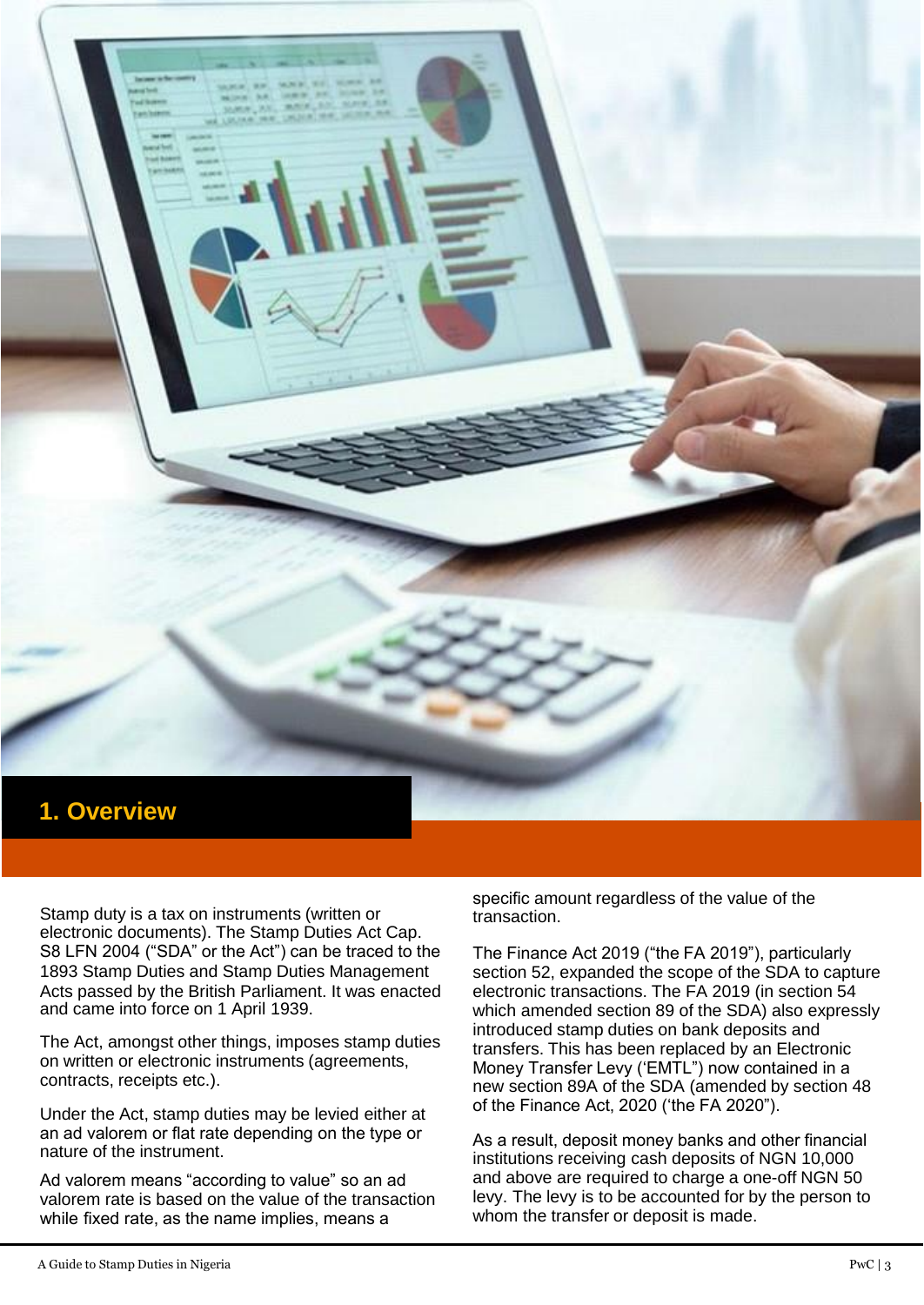Subject to the approval of the National Assembly, the Minister of Finance may issue regulations on the administration of the EMTL. There may be some contention whether the stamp duty exemption applicable to receipts given for bank deposits as contained in the Schedule to the Stamp Duties Act should also apply to this levy (since it is technically a stamp duty on electronic receipts).

The revenue accruing by virtue of this levy will be distributed as follows:

- 1. 15% to the Federal Government and the Federal Capital Territory, Abuja; and
- 2. 85% to the State Governments.

## **2. Legal Framework**

#### **Introduction**

Stamp Duties are primarily governed by the SDA. While the main body of the Act deals with administration, transactions, definition of instruments and penalties, the stamp duty rates are generally contained in the Schedule to the Act.

There are Subsidiary Legislations to the Act including – Stamp Duties (Mortgage and Marketable Security Duties) Regulations and the Stamp Duties (Approval for One Unit Die of One Million Naira) Notice which deal with compounding duties in certain transactions and approval of a specific die respectively.

#### **Proposed review of stamp duty rates**

In June 2020, an Inter-Ministerial Committee on Audit and Recovery of Back Years Stamp Duties was inaugurated to recover backlog of unremitted stamp duties from banks and other companies in the various sectors of the economy. Government is now considering a review of the SDA to reflect current business reality, simplify compliance and generate revenue for government.

### **3. Administration and Imposition**

In line with Section 4 of the SDA (as amended), the Federal Inland Revenue Service (FIRS) is the only competent authority to impose, charge and collect duties on instruments involving a company or a body of individuals. Section 4(2) provides that the relevant state tax authority in a State shall collect duties at rates imposed by the State as agreed with the Federal Government on instruments executed between individuals.

#### **Time for stamping of instruments**

Different rules apply depending on the type of stamp to be used, type of rate and where the document is first executed. Specific rules also apply to specific instruments. The rules are summarized as follows:

- Instruments first executed in Nigeria which, by law should be stamped by adhesive stamps, are to be stamped on or before first execution.
- Unstamped or insufficiently stamped instruments may be stamped with impressed stamps, except reduced or extended, within forty days from date of first execution. Where such instruments are subject to ad valorem duty, they are required to be stamped within 30 days from first execution or first receipt in Nigeria if executed outside Nigeria.
- Charter-parties first executed outside Nigeria without being duly stamped may be stamped with an adhesive stamp within 10 days after it is first received in Nigeria and before it has been executed in Nigeria.
- Charter-parties executed in Nigeria may be stamped with an impressed stamp as follows: within seven days after the first execution thereof, on payment of the duty and a penalty of 45 kobo; after seven days but within one month after the first execution thereof, on payment of the duty and a penalty of twenty naira in any other case, shall not be stamped with an impressed stamp.

#### **Party responsible for stamping**

The SDA does not expressly state the party that is obliged to ensure that a dutiable instrument is stamped in all cases. However, for certain types of documents (shown in Table 1 below), the SDA expressly mentions the party that is liable to penalty for not stamping. It can therefore be deduced that these parties would be responsible for stamping the instruments.

In situations where the law is silent, the practice is that the party paying the consideration usually pays the duty, and where this party does not pay, the duty is borne by whomever seeks to rely on the<br>instrument/agreement in judicial proceedings.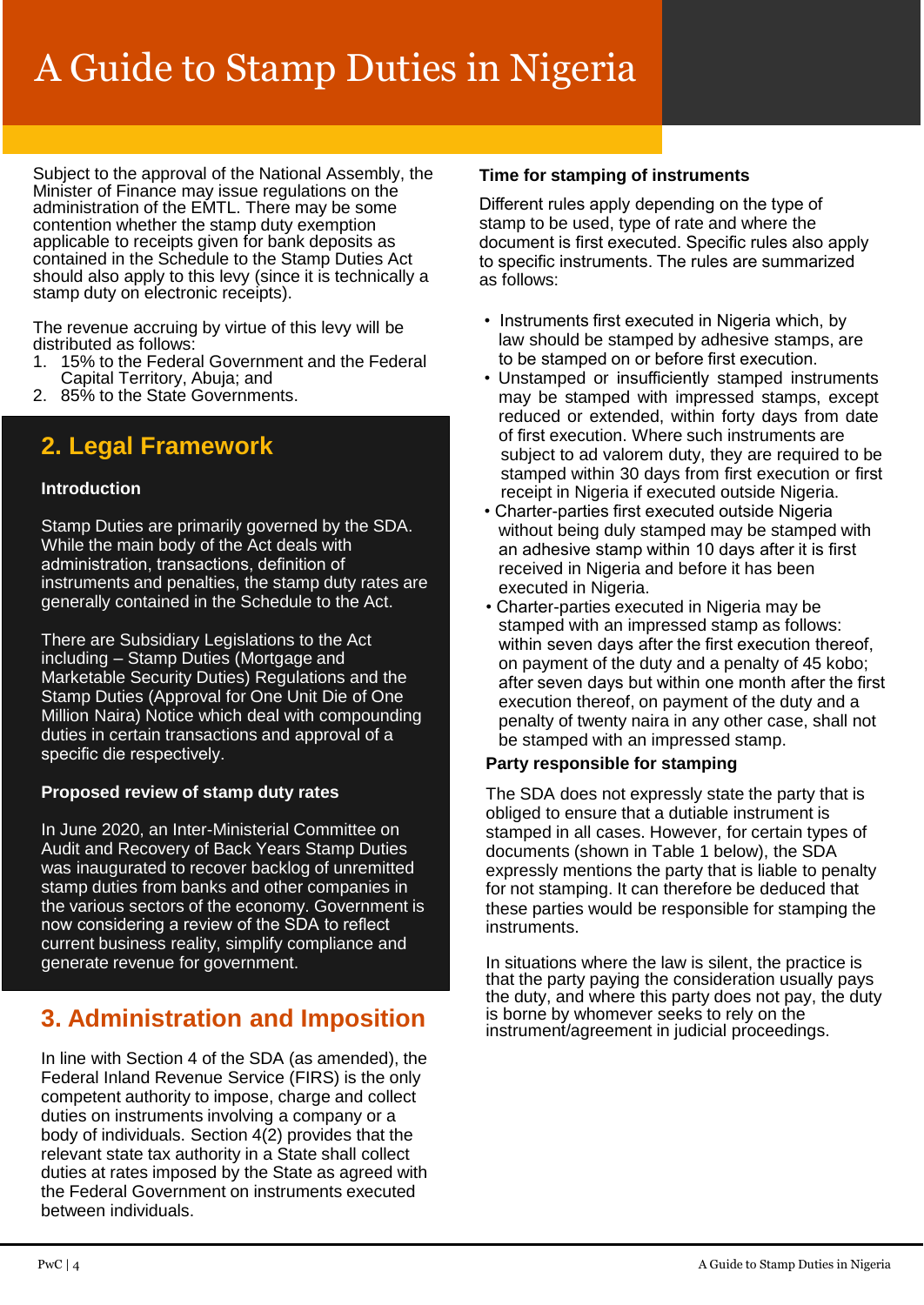| <b>Type of document</b>                                                                              | Obligation to stamp                                                                                                                                            |  |
|------------------------------------------------------------------------------------------------------|----------------------------------------------------------------------------------------------------------------------------------------------------------------|--|
| Bond, Covenant or<br>Instrument of any kind<br>whatsoever                                            | The Obligee, Covenantee<br>or the person taking the<br>security                                                                                                |  |
| Conveyance on Sale                                                                                   | Vendee or Transferee                                                                                                                                           |  |
| Conveyances or transfers<br>operating as voluntary<br>dispositions inter-vivos                       | Grantor or transferor                                                                                                                                          |  |
| Lease                                                                                                | Lessee                                                                                                                                                         |  |
| Mortgage bond, debenture,<br>covenant and warrant of<br>attorney to confess and<br>enter up judgment | The mortgagee or obligee<br>in the case of a transfer or<br>re-conveyance, the<br>transferee, assignee or<br>disponee or the person<br>redeeming the security. |  |
| Settlement                                                                                           | Settlor                                                                                                                                                        |  |

#### **Penalty for late stamping**

Failure to pay stamp duties to the appropriate authority within the time stipulated in the SDA is an offence that could attract penalty and interest.

|                                                     | Penalty      | Interest                                                                                                                                                                                                   |
|-----------------------------------------------------|--------------|------------------------------------------------------------------------------------------------------------------------------------------------------------------------------------------------------------|
| Where stamp<br>duty is not more<br>than NGN20       | <b>NGN20</b> |                                                                                                                                                                                                            |
| Where<br>stamp duty<br>is more than<br><b>NGN20</b> | <b>NGN20</b> | 10% interest<br>per annum from the<br>day of first execution<br>up to the unpaid duty.<br>After 10 years, once<br>cumulative interest is<br>100% of the unpaid<br>duty, no further<br>interest is charged. |

The SDA imposes other penalties for other acts of non-compliance.

For instruments executed by companies, there is a risk that the FIRS may apply the penalty provision in the Federal Inland Revenue Service Establishment Act, which is a 10% penalty and interest at the prevailing CBN minimum rediscount rate plus a spread as announced by the Finance Minister (currently 5%).

## **Table 4. Anti-avoidance provisions under the SDA**

Section 8 of the Act provides that where an instrument relates to several distinct matters, stamp duties will be charged as though the matters are contained in separate instruments. The Section further states that where an agreement is made for a consideration which is chargeable with ad valorem duty and also for any other consideration, the instrument will be charged as though each consideration is contained in a separate instrument.

## **5. Exemptions and Reliefs**

#### **Exemptions**

The SDA provides certain exemptions. The exemptions are primarily contained in the Schedule. Some examples include:

- An unstamped bill of exchange in a set used to prove the contents of another part of the set (duly stamped) which is lost or destroyed.
- Certain documents in a conveyance on sale such as where ad valorem duty has been paid on a decree or order conveying interest in property to a purchaser or any other person acting on his behalf or by his direction, any conveyance based on such a decree or order shall be exempt from ad valorem duty.
- Certain documents in respect of a lease such as documents providing for penal rent or increased rent in the nature of a penal rent.
- For the duty payable on a loan capital by a Company, Corporation or body of persons, the SDA provides that before the issue of such a loan capital, a statement of the amount to be secured is to be submitted to the CAC and where it is shown to the satisfaction of the CAC that stamp duty has been paid in respect of a mortgage or marketable security on any trust deed or other document securing a loan capital, such a loan capital shall be exempt from stamp duty.

#### **Reliefs**

• The SDA provides duty relief on certain documents in reconstructions and amalgamations such as a conveyance or transfer of sale assigning debts whether secured or unsecured of the existing company or documents vesting or relating to the vesting of the undertaking or shares in the transferee Company. However this relief does not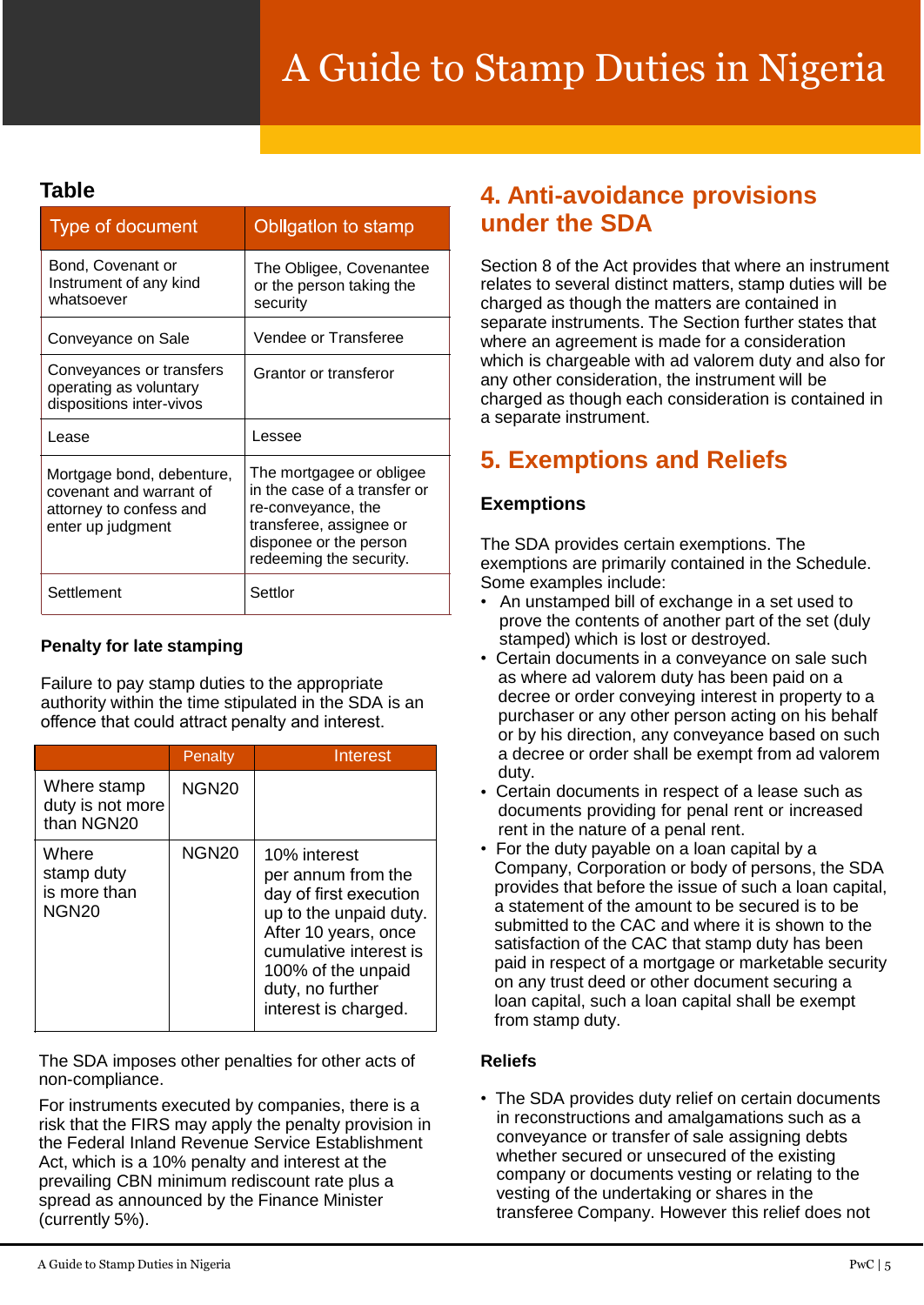## A Guide to Stamp Duties in Nigeria

- apply to debts (apart from debts due to banks or trade creditors) incurred less than two years before the proper time for making a claim of exemption. Furthermore, an instrument made for the purpose of transfer as stated above must be executed within 12 months of the date of the incorporation of the transferee company. In addition, the document made for effecting the conveyance or transfer consequent to an agreement, must be made within the same twelve months of the filing of the same agreement or particulars of it with the CAC.
- Section 105 of the SDA provides duty relief in the case of transfer of property between associated companies. For the purpose of the Act, a company is deemed to be associated with the other essentially if it is the beneficial owner of at least 90 per cent direct or indirect interest in the other.
- The SDA provides a reduction in stamp duty by 5 kobo on every twenty naira for a short-term marketable security with a term not exceeding 3 years. However, where such a marketable security is assigned, transferred or negotiated after the date on which the amount to be secured is to be paid off, stamp duty will be charged at full rate.
- The SDA also provides for an incentive for Companies in the form of reimbursement of duty paid on a loan capital wholly or partially applied for the conversion or consolidation of existing loan capital.

## of their stamp duties. **6. Objections/Appeal Procedures**

A person who is dissatisfied with the assessment of stamp duties may, within 21 days after the date of the assessment, and on payment of duty, appeal against the assessment to the High Court of the State in which the assessment was made.

This position is not consistent with the Federal Inland Revenue Service (Establishment) Act which requires appeals to be filed at the Tax Appeal Tribunal. In view of this, appeals may be filed at the relevant zone of the Tax Appeal Tribunal. This is based on section 68(2) of the FIRSEA which requires that the FIRSEA would prevail in case of inconsistency in other tax laws.

### **7. Provision relating to several instruments**

**Several instruments executed in settlement of the same property**

Where several instruments are executed in respect of the same property and the ad valorem duty chargeable exceeds one naira, only one of the instruments will be charged. In practice, the duty would be paid in respect of the instrument with the highest duty and the other instruments would be stamped at a nominal rate.

## **8. Practical Matters**

#### **Mode of stamping of instruments**

Dutiable instruments can be stamped in the following ways:

- Employing a die impressed on an instrument;
- Affixing printed adhesive stamps issued by the Nigerian Postal Service; •
- Direct electronic printing or impression on the instrument;
- Electronic tagging; •
- Issuance of stamp duties certificate, or •
- Any other form of acknowledgement of payment for Stamp duties adopted by the FIRS

#### **Compliance Procedures**

The Federal Inland Revenue Service operates a portal [\(www.stampduty.gov.ng\)](http://www.stampduty.gov.ng) which is a platform for the collection of stamp duties. All chargeable persons including individuals, institutions, private organisations, and banks are expected to use the portal for payment

#### **Use of instruments as evidence in Civil Proceedings**

The legal effect of a document which is not duly stamped in accordance with the provisions of the SDA is that it will not be admissible in evidence in a Court of Law. This excludes documents given as evidence in criminal proceedings and all just exceptions as stated in the SDA.

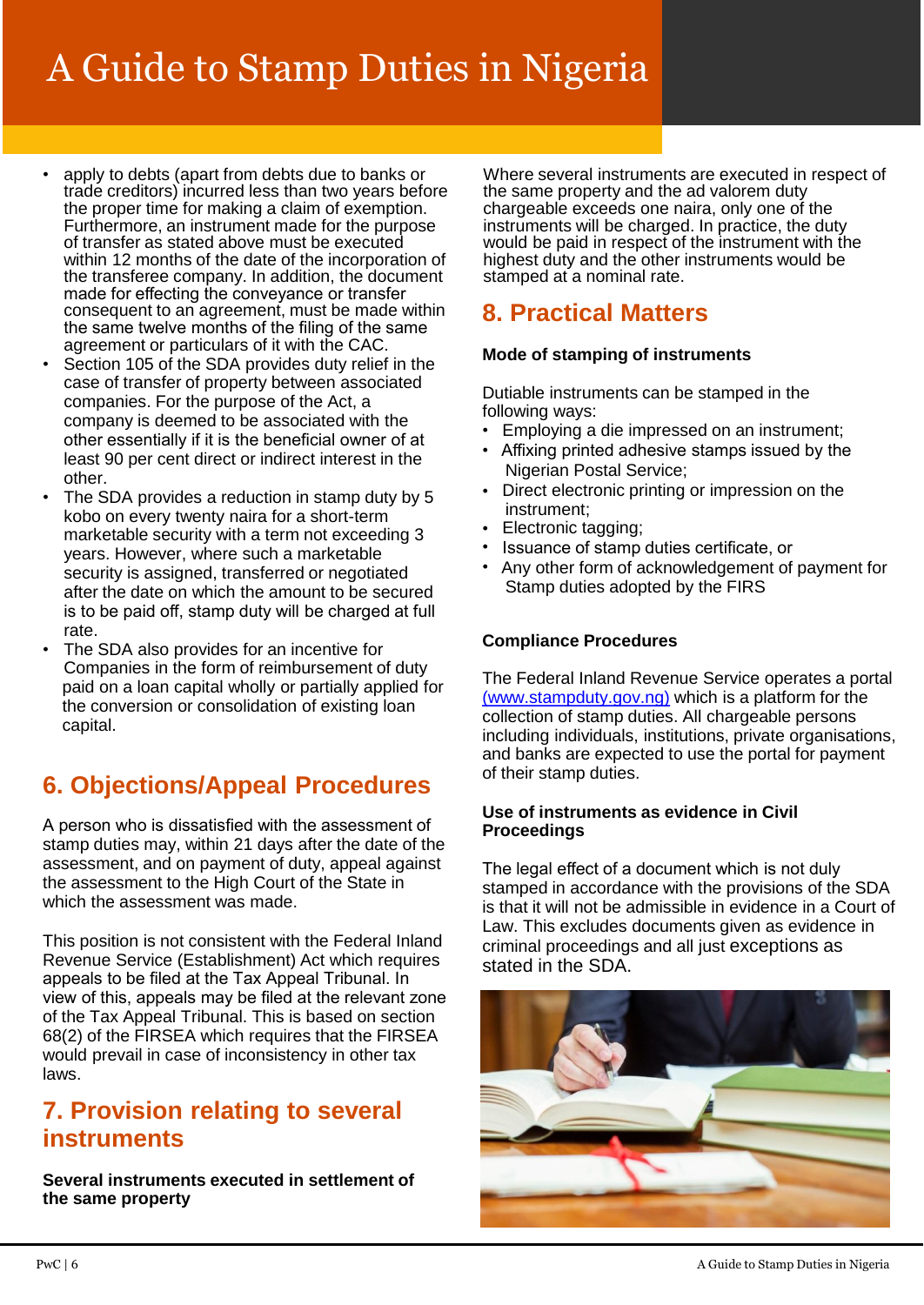## A Guide to Stamp Duties in Nigeria



### **9. Some specific agreements in** 31 and 32 of the SDA. **the SDA**

#### **Assignment**

An assignment is used to transfer intangible rights or incorporeal property such as debts, shares and other interest in intangible property. Interest in land and conveyance of intangibles are transferred by an assignment of rights over the property or intangibles. The stamp duty rates for a conveyance and an assignment of the same type of property are the same under the SDA. The terms could be used interchangeably depending on the nature of property being transferred.

#### **Assignment by way of security**

An assignment by way of security is an assignment for the purpose of securing a loan. It is not an absolute assignment and the assignor retains the right to a reassignment of the property after the loan has been repaid. The assignment by way of security is different from a mortgage although for the same purpose – to secure a loan. An assignment is used to transfer intangibles or a chose-in-action. A chose-in-action is a personal right to a property that can only be claimed or enforced by legal action as against one that can be claimed by taking physical possession. A property right in an intangible is a chose in action. An assignment by way of security can be used to create a security over any intangible or chose-in action. Security created over shares, insurance policies, intellectual property rights etc. are created using an assignment by way of security.

#### **Appraisements**

This refers to the document that sets out the valuation of a property or an estate. It is prepared by a person referred to as an appraiser as stated under sections

#### **Bill of Lading**

A bill of lading is a document issued by the carrier or shippers agent acknowledging that specified goods have been received on board. The document indicates the receipt of goods for shipment and evidences a valid contract of carriage between the carrier and consignor.

#### **Bill of Sale**

A bill of sale is a legal document made by a vendor to a buyer. The document shows the specific date, locality, and the sum of money or other consideration received by the vendor from the buyer for the sale of a particular item or personal property which the vendor lawfully had in his possession.

#### **Charter Party**

A charter party is defined by Section 46 of the SDA to include any agreement or contract for the charter of any ship or vessel or any memorandum, letter, or other writing between the captain, master or owner of any ship or vessel, and any other person for or relating to the freight or conveyance of any money, goods, or effects on board of a ship or vessel.

#### **Contract Notes**

Section 49 of the SDA defines a contract note as a note by an agent to his principal who deals in stock or marketable securities and which advises the principal, a vendor or purchaser of the sale or purchase of any stock or marketable security. Where a contract note is in respect of a transaction of sale and purchase of stock or marketable security, the contract note will be charged with the duty applicable to the purchase/sale of the relevant marketable security.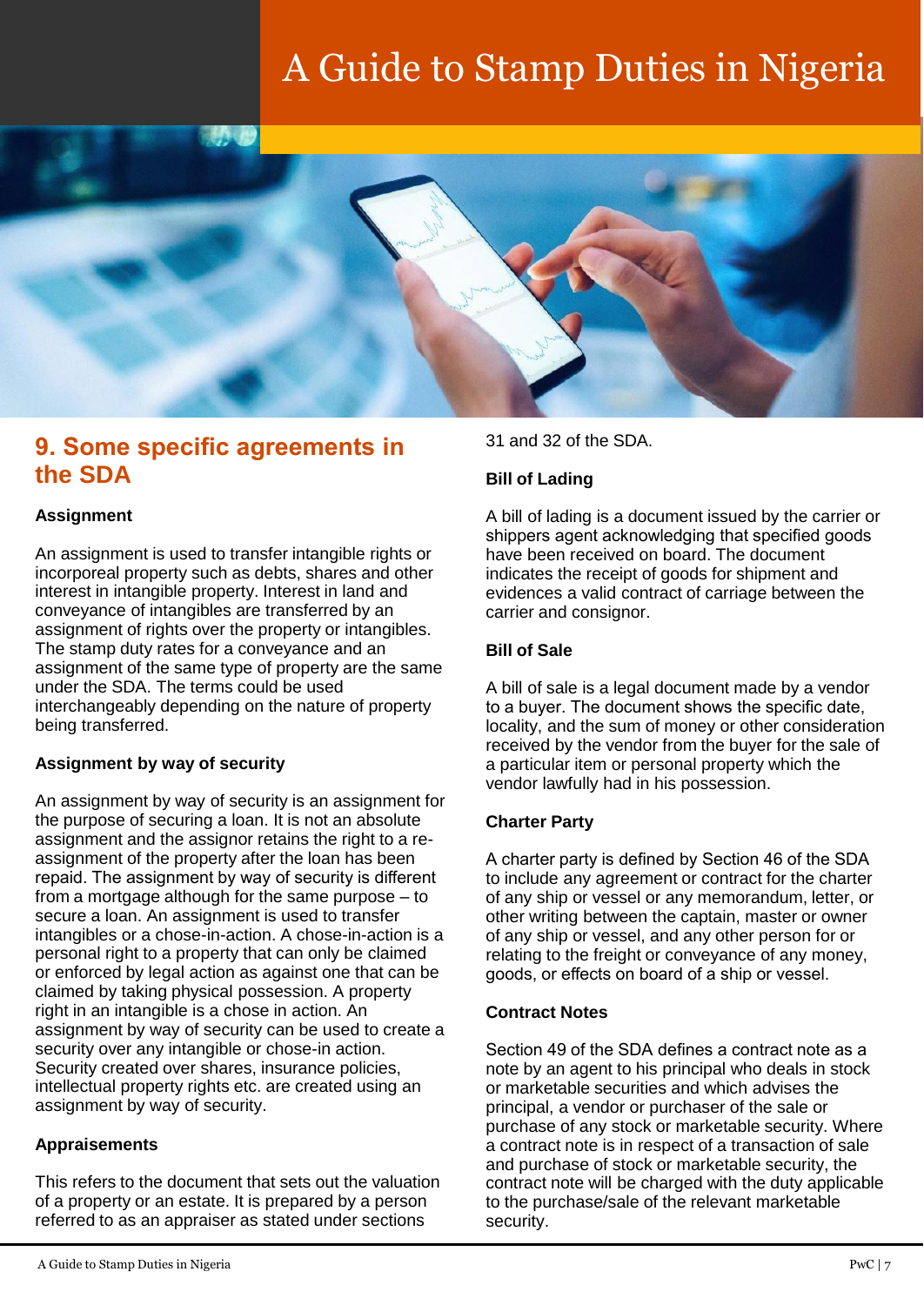#### **Conveyance on sale**

Section 52 defines a conveyance on sale as an instrument or order of the court whereby a property or interest in property is transferred to or vested in a purchaser or any other person on behalf of the purchaser. The instrument that transfers landed property is usually referred to as a conveyance or an assignment. In Nigeria, the assignment or transfer of the entire interest that a person has in a property is described as a conveyance or an assignment.

#### **Conveyance of property other than a sale or mortgage**

In accordance with section 65 of the SDA, an instrument, decree or order of the court by which property is transferred or vested in any person not being a sale or mortgage will be charged with duty as a conveyance or transfer of property. This could arise where property is transferred under a Will. Property transferred under a trust to a new trustee or as a result of the retirement of an existing trustee would fall within this category.

#### **Conveyance or Transfer by way of security**

This is also a mortgage in satisfaction of a debt, debenture or loan obligation. A Mortgage of property or land is a transfer or conveyance by way of security. Note that where the property can only be transferred by an assignment such as insurance policies or shares, the provisions on assignment by way of security would apply. A document transferring land as security for a debt is referred to as an assignment.

According to section 54 of the SDA, where there is a conveyance on sale, and the consideration of the agreement is payable periodically for a definite period of not more than 20 years, stamp duty will be charged at an ad valorem rate on the total amount of the consideration. However, if the consideration is payable periodically for a definite period of more than 20 years or for an indefinite period not terminable with life, an ad valorem stamp duty rate will be charged on the amount of consideration which is payable within the first 20 years after the date of the instrument. Furthermore, where the consideration is payable periodically within an indefinite period terminable with life, the stamp duty charge will be on the consideration payable during the period of 12 years following the date of the instrument.

#### **Conveyance in consideration of a debt**

Section 56 of the SDA states that where a property is conveyed in full or part settlement of a debt, the value of the property will be considered as the total or partial debt amount as the case may be. Therefore, Stamp duty will be charged at an ad valorem rate on the value of the property irrespective of any charge or encumbrance on it. This conveyance is stamped as an assignment or conveyance by way of security. The provisions dealing with mortgage would also apply depending on the nature of the property.

#### **Debenture for securing repayment of money or transfer of stock**

A debenture is a term used to describe the medium to long-term debt instrument used by companies to borrow money. Thus, a debenture is like a certificate of loan or a loan bond evidencing the fact that the company is liable to pay a specified amount with interest. The money raised by the debentures becomes a part of the company's capital structure, but it does not become share capital. A secured debenture is one that is a loan secured by a charge (fixed or floating) over the company's assets. For stamp duty purposes, a debenture instrument is given the same treatment as a transfer by way of security i.e. a mortgage or conveyance of marketable security. The consideration for stamp duties is the security created to secure the loan.

#### **Hire Purchase Agreement**

Section 30 of the SDA defines a hire purchase agreement as one in which goods are supplied on hire in consideration for periodical payments whereby the goods become the property of the person to whom the supply is made. Hire purchase agreement shall be charged with duty as an Agreement and if under seal as a deed, as the case requires.

#### **Leases**

A lease is a contract by which the rightful possessor of real property conveys the right to use and occupy the property in exchange for consideration.

However, an agreement for a lease denotes a contract between a lessor and a lessee to enter into a lease agreement. While a lease agreement sets out the terms (such as duration and consideration) of the lease entered into between the parties. According to section 68 of the Act, an agreement for a lease will be charged as if it were an actual lease made for a term and consideration.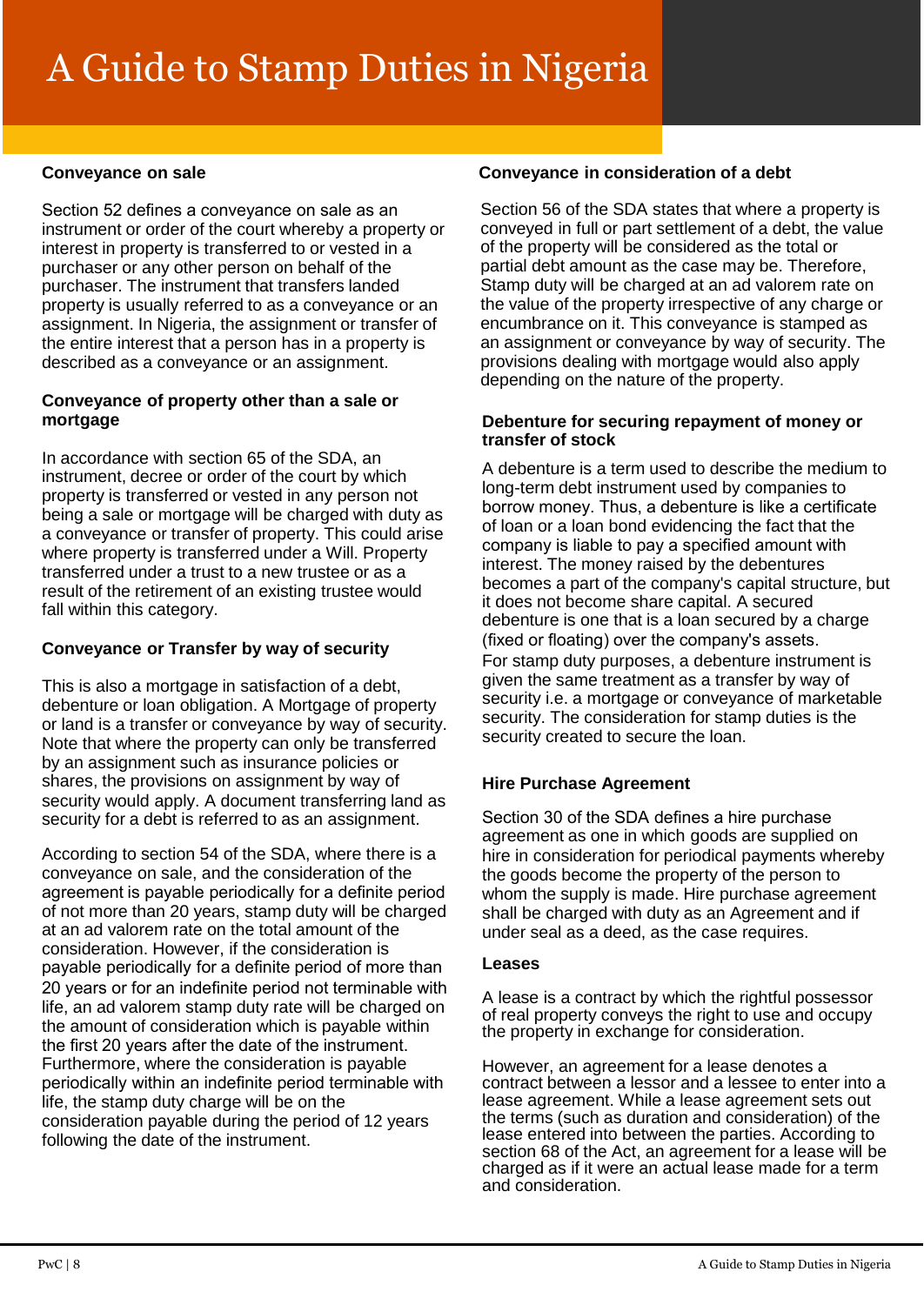#### **Loan Capital**

Loan capital is defined as any debenture stock, other stock or funded debt or any capital raised by any company or corporation in Nigeria. This refers to borrowed money but does not include an overdraft raised for a period not exceeding 12 months. Loan capital is charged at the rate of 25k for every N200. Loan capital would be similar to a shareholder loan that is granted for a long or an indefinite period. A debenture issued to a company would not fall under this category but rather as a transfer by way of security.

#### **Marketable Security**

The Act defines a marketable security as a security that is capable of being sold in any stock market. Under section 76, marketable securities include marketable security made or issued by or on behalf of any Nigerian company or individual, foreign government or corporation and offered for subscription in Nigeria. This includes shares or bonds issued by a private or public company. A marketable security also includes bonds issued by the Federal Government. Shares and bonds are marketable **securities** 

#### **Mortgage**

A mortgage is a security interest created over property by a debtor in favour of a creditor as security for a debt, on the condition that it shall be returned on payment of the debt within a certain period. Mortgage of land and other real property is provided for under section 80 of the SDA. The SDA defines a mortgage as follows –

- A security by way of mortgage for the payment of any definite and certain sum due or owed or for the payment of money to be lent, advanced or paid subsequently;
- A conveyance of property in trust to be sold and intended as security which is redeemable before sale or disposal;
- A defeasance, letter of reversion, declaration or other deed or writing intended as a security and which qualifies a convevance or makes a conveyance, disposition of land, estate or property redeemable;
- Any deed operating as a mortgage.

The mortgage of stocks such as shares is dealt with under section 29 and states that any instrument under hand only (other than a promissory note or bill of exchange) accompanied by a deposit of share warrant or share certificate to bearer or foreign share certificate or any security for money transferable by delivery, by way of security for any loan would be charged with duty. In practice, security over shares of a listed company is secured by placing a lien on the shares because the shares are domiciled at the Central Securities Clearing System (CSCS). Security over shares of a private company can be created by way of assignment of security.

A mortgage of intangibles is always done by an assignment even though it may be referred to as a mortgage. The duties that apply to a mortgage would also apply to an assignment by way of security.

#### **Share Capital**

Section 100 of the Act provides that the statement of nominal share capital of a limited liability company will be charged with ad valorem duty. The statement of increase in the registered capital is required to be stamped within 15 days of passing the resolution for an increase.

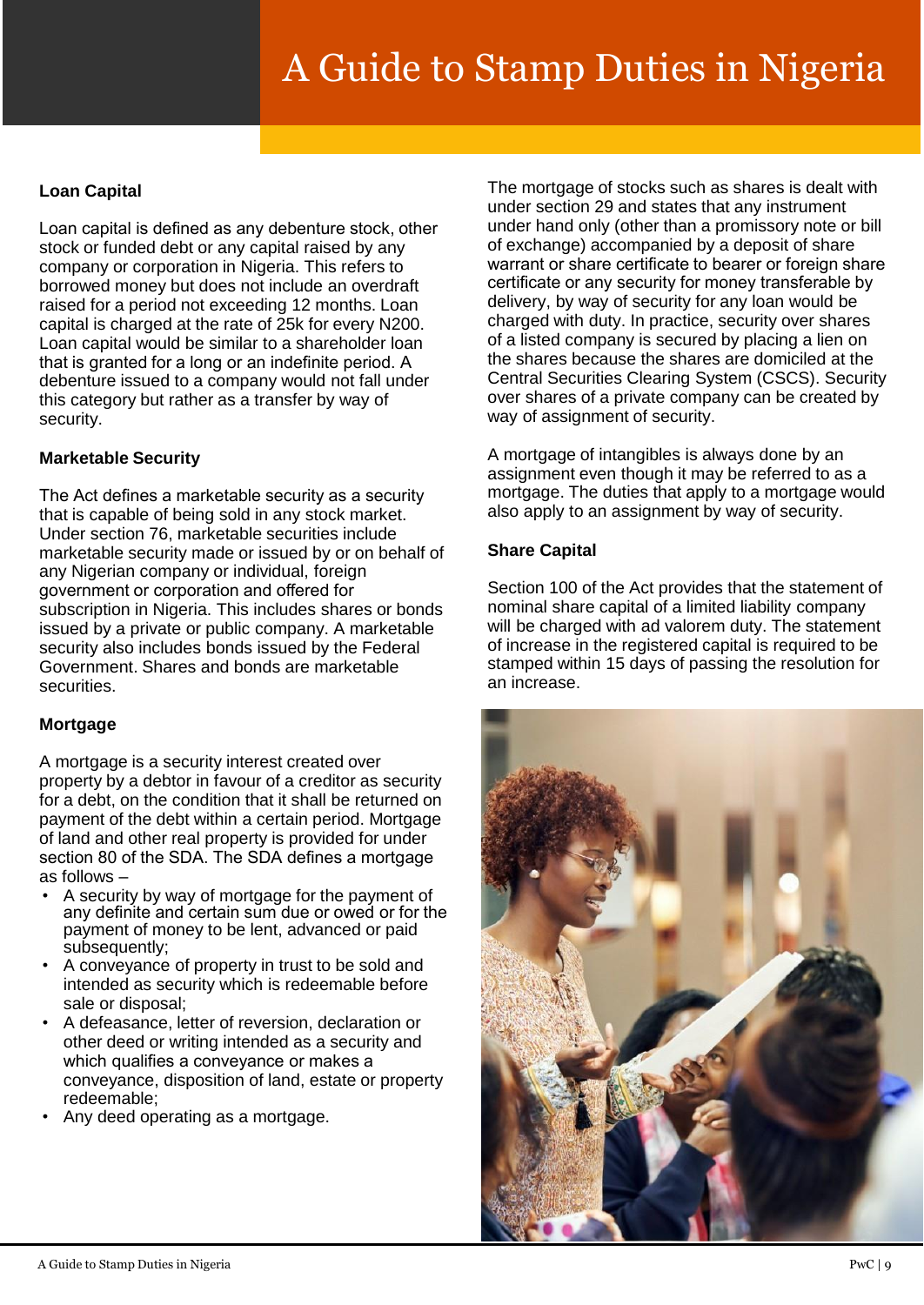## **10. Appendices**

#### **1. Frequently Asked Questions**

| S/N          | Question                                                        | Answer                                                                                                                                                                                                                                                                                                                                                                                                                                                                                                                                                                                                                                                                                                 |  |
|--------------|-----------------------------------------------------------------|--------------------------------------------------------------------------------------------------------------------------------------------------------------------------------------------------------------------------------------------------------------------------------------------------------------------------------------------------------------------------------------------------------------------------------------------------------------------------------------------------------------------------------------------------------------------------------------------------------------------------------------------------------------------------------------------------------|--|
| 1            | What are stamp duties?                                          | Stamp duties are taxes paid on written and electronic instruments or documents relating to an<br>act performed or required to be performed in Nigeria.                                                                                                                                                                                                                                                                                                                                                                                                                                                                                                                                                 |  |
| $\mathbf{2}$ | Who can legislate on stamp duties?                              | Stamp Duties is an item on the Exclusive Legislative List of the Constitution of the Federal<br>Republic of Nigeria. However, item 7 on the Concurrent Legislative List allows the National<br>Assembly to delegate the functions of collecting stamp duties to state government.                                                                                                                                                                                                                                                                                                                                                                                                                      |  |
| 3            | What is the statutory law governing<br>stamp duties in Nigeria? | The Stamp Duties Act ("SDA"), Cap S8, Laws of the Federation of Nigeria 2004 as amended.                                                                                                                                                                                                                                                                                                                                                                                                                                                                                                                                                                                                               |  |
| 4            | What instruments attract<br>stamp duties?                       | All instruments relating to transactions to be performed in Nigeria (whether or not executed in<br>Nigeria) are subject to stamp duty except such instruments as specifically exempted under the<br>SDA.<br>The list of exempt instruments are specified in the Schedule to the SDA.                                                                                                                                                                                                                                                                                                                                                                                                                   |  |
| 5            | What agency is responsible<br>for collecting stamp duties?      | The Federal Inland Revenue Service ("FIRS") is the competent authority to collect duties<br>upon instruments relating to transactions or matters executed between corporate bodies<br>or between a corporate body and an individual, group or body of individuals.<br>The relevant state tax authorities are responsible for the collection of stamp duties in<br>respect of instruments executed between individuals.                                                                                                                                                                                                                                                                                 |  |
| 6            | How do I determine the<br>applicable stamp duties rate?         | Stamp duties may be levied at a fixed or ad valorem rate as provided in the SDA. The<br>schedule to the Act provides a list of dutiable documents and the applicable stamp duty rates.                                                                                                                                                                                                                                                                                                                                                                                                                                                                                                                 |  |
| 7            | How is stamp duty denoted?                                      | S5(1) of the SDA states that "All duties for the time being chargeable under the provisions of<br>this Act upon any instruments shall be paid and denoted according to the provisions in this Act,<br>and, except where express provision is made to the contrary in this Act or by the regulations<br>made thereunder, are to be denoted by impressed stamps only."<br>S5(2) says, "Where the duty may be denoted by adhesive stamps, postage stamps may,<br>subject to the provisions of any Act or regulation, be used for the purpose."<br>In simple terms, stamp duty may be denoted either by an impressed stamp or adhesive<br>stamp. In the case of adhesive stamp, postage stamp may be used. |  |
| 8            | What happens if I don't stamp?                                  | There are financial penalties (on conviction) under the SDA. The FIRS may choose to apply<br>penalties under the FIRS Establishment Act which can be as high as 10% penalty plus interest<br>at CBN MPR and imprisonment of up to 3 years. Also, in civil proceedings unstamped<br>documents are not admissible as evidence.                                                                                                                                                                                                                                                                                                                                                                           |  |
| 9            | Who can alter the rate of<br>stamp duties?                      | The National Assembly or the State Houses of Assembly may increase, reduce, add<br>new duties or repeal chargeable duty (as it relates to matters within their legislative competence)<br>by resolution. Any other provision of the SDA (other than the Schedule) can only be amended by<br>an Amendment passed by the National Assembly and assented to by the President.                                                                                                                                                                                                                                                                                                                             |  |
| 10           | What are the high risk areas?                                   | High value agreements with ad valorem stamp duty rate such as lease agreements. Stamp<br>duties on many low value agreements can also result in a high cumulative value.                                                                                                                                                                                                                                                                                                                                                                                                                                                                                                                               |  |
| 11           | Who has the obligation to stamp?                                | Generally, it is not clear from the law but in some cases the SDA states who will be liable to<br>pay the penalty for failure to stamp so we can deduce that such party has the obligation to<br>stamp. In practice, the party who makes the payment under an agreement is usually expected<br>to pay the stamp duty.                                                                                                                                                                                                                                                                                                                                                                                  |  |
| 12           | When is stamp duty payable?                                     | Different rules apply depending on the type of stamp to be used, type of rate and<br>where the document is first executed.<br>Generally, a document that is first executed in Nigeria should be stamped on or before the<br>first execution and in any case within 30 (for ad-valorem duties) or 40 days (for fixed<br>duties) from date of execution.                                                                                                                                                                                                                                                                                                                                                 |  |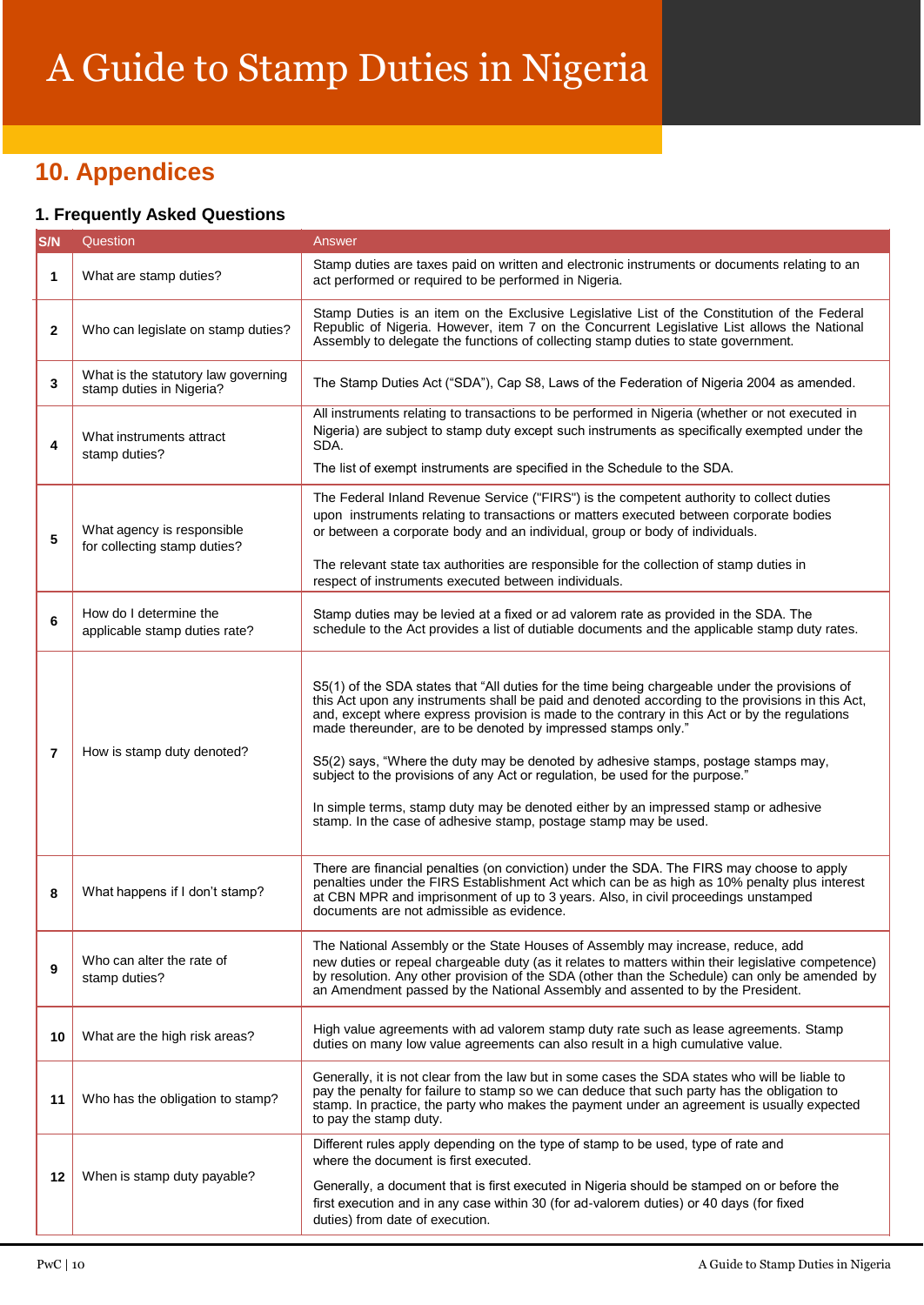## A Guide to Stamp Duties in Nigeria

#### **2. International Perspectives**

| <b>Country</b>                                      | <b>Stamp Duty</b>                                                                                                                                                                                                                                                                                                                                                                                                                                                                                                                                                                                                                                                                                                                                                        |  |  |
|-----------------------------------------------------|--------------------------------------------------------------------------------------------------------------------------------------------------------------------------------------------------------------------------------------------------------------------------------------------------------------------------------------------------------------------------------------------------------------------------------------------------------------------------------------------------------------------------------------------------------------------------------------------------------------------------------------------------------------------------------------------------------------------------------------------------------------------------|--|--|
| <b>Benin</b>                                        | Stamp Duty exists as a fixed rate on the stamping of business contracts and other instruments. Ad<br>valorem charges exist when there is an instrument stating an increase in capital of a company by charging<br>a fixed rate of XOF 6,000 (6,000 West African Francs) and on transfer of Land and buildings at rates of<br>1% for sho-rtterm leases or hires, 5% for long term leases or sales of moveable property and 8% for sale<br>of a business and at a fixed fee of XOF 6,000 for shares or mergers, capital increases and shares<br>transfers that do not include a company's takeover. Previously the registration of service contracts was<br>free, now a set rate of 1% of the price.                                                                       |  |  |
| <b>Burkina Faso</b>                                 | In Burkina Faso, stamp duty is applied on administrative acts. This is applied at a fixed or variable rate<br>depending on the nature of the act. Stamp duty on contracts is levied at XOF 400 per page of the<br>document. Several types of transactions are exempt from stamp duty in Burkina Faso. Tax in the Burkina<br>Faso is administered by the Direction Générale des Imports.                                                                                                                                                                                                                                                                                                                                                                                  |  |  |
| Kenya                                               | Stamp Duty in Kenya exists at nominal or ad valorem rates on some financial instruments and transactions.<br>On a subsequent increase in authorized share capital, a 1% stamp duty is levied. Also, a levy of 4% exists<br>on immovable property (2% if in the rural areas). Transfer of shares and other securities attract a levy of 1%.<br>However, an exemption applies if the shares/securities are listed in the Nairobi Securities Exchange.                                                                                                                                                                                                                                                                                                                      |  |  |
| <b>The Gambia</b>                                   | Stamp duty is levied on juristic acts resulting in a flow of wealth between the parties to a legal transaction.<br>Thus, stamp duty tax is applicable, inter alia, to acts through which transactions on real estate or financial<br>obligations are documented. Rates vary depending on the type of transaction. Tax is administered by the<br>Gambia Revenue Authority (GRA).                                                                                                                                                                                                                                                                                                                                                                                          |  |  |
| <b>South Africa</b>                                 | Stamp Duty in South Africa was repealed on the 1 April 2009 in an effort to reduce the administrative<br>burden on taxpayers and to simplify the tax system. Prior to this date, a stamp duty of 0.5% was set on<br>property lease. A Transfer Duty payable on Properties was introduced as a replacement.                                                                                                                                                                                                                                                                                                                                                                                                                                                               |  |  |
| <b>United</b><br>Kingdom                            | Prior to COVID-19, Stamp Duty (Stamp Duty Land Tax or SDLT as it is called) was charged at the following<br>rates; Up to £125,000 at 0%, from £125,000 to £250,000 at 2%, from £250,001 to £925,000 at 5%, from<br>£925,001 to £1,500,000 and from above £1,500,000 at 12%.<br>However, post COVID-19, a temporary Stamp Duty holiday has been granted from 8 July 2020 to 31 March<br>2021. Purchases of dwelling costing up to £500,000 are exempted from SDLT unless the purchase is an<br>additional dwelling. Purchases exceeding this threshold will only be taxed on the additional amounts above<br>the threshold. Also, the additional dwellings will be taxed at only 3% on the first £500,000 with tapered<br>charges for the consideration above that level. |  |  |
| <b>United</b><br><b>States of</b><br><b>America</b> | Stamp duty is chargeable at varying rates on transactional documents. However only states impose<br>stamp duty charges in the USA.                                                                                                                                                                                                                                                                                                                                                                                                                                                                                                                                                                                                                                       |  |  |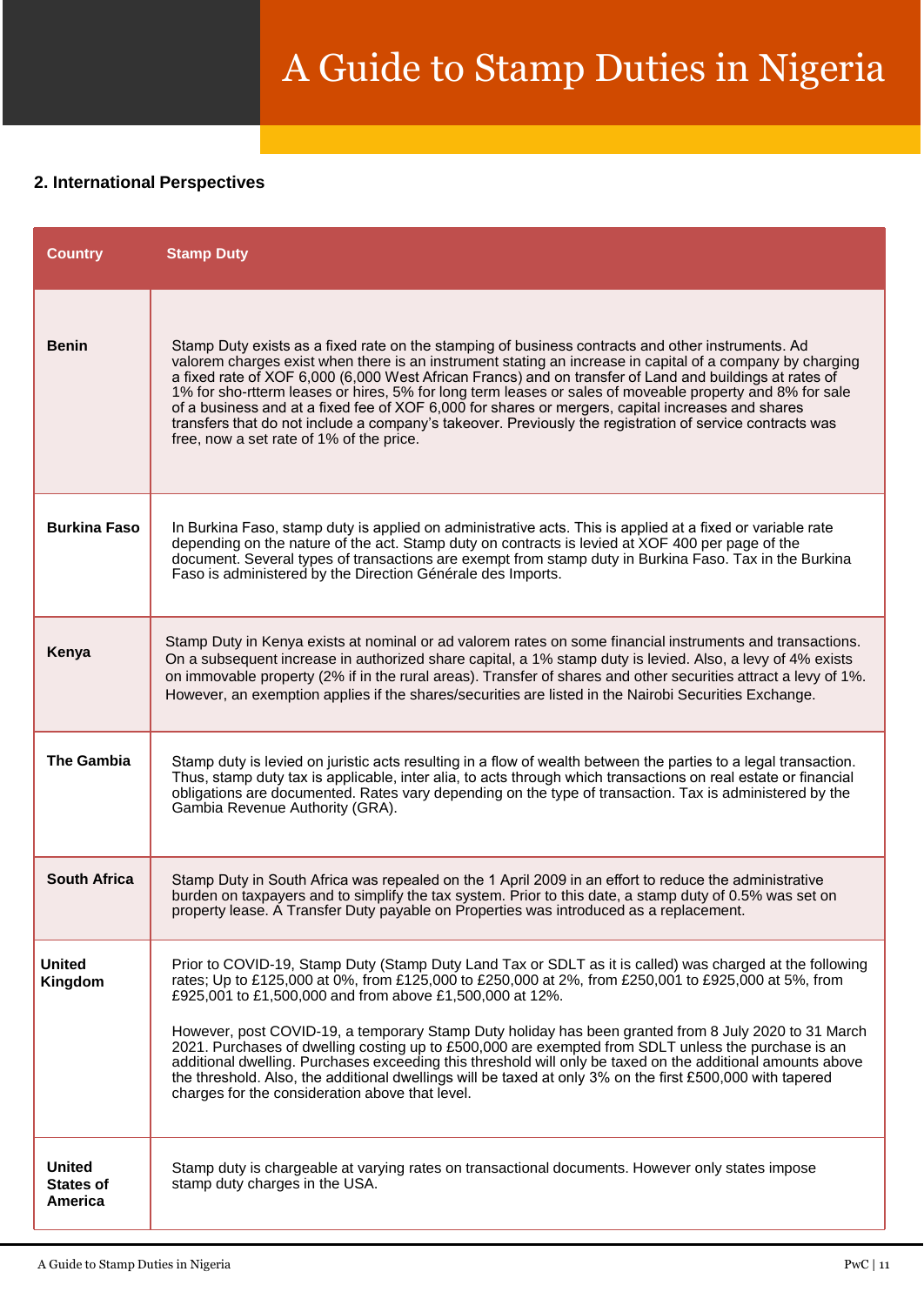#### **3. Dutiable instruments and applicable rates in the SDA**

| S/N            | Agreement                                                                                                                                                                 | <b>Type</b> | <b>Stamp Duty Rate</b>                                                                                                                         |
|----------------|---------------------------------------------------------------------------------------------------------------------------------------------------------------------------|-------------|------------------------------------------------------------------------------------------------------------------------------------------------|
| 1              | Admission as a barrister or solicitor                                                                                                                                     | Flat        | N <sub>50</sub>                                                                                                                                |
| $\overline{2}$ | Affidavit, Affirmation, and Statutory Declaration                                                                                                                         | Flat        | 45k                                                                                                                                            |
| 3              | Agreement under hand                                                                                                                                                      | Flat        | 15k                                                                                                                                            |
| 4              | Agreement under seal                                                                                                                                                      | Flat        | N <sub>3</sub>                                                                                                                                 |
| 5              | Appointment of trustee                                                                                                                                                    | Flat        | 50k                                                                                                                                            |
| $\,6\,$        | Appraisement or valuation of property                                                                                                                                     | Ad valorem  | 1.50%                                                                                                                                          |
| $\overline{7}$ | Assignment by way of security                                                                                                                                             | Ad valorem  | 0.38%                                                                                                                                          |
| 8              | Assignment upon a sale or otherwise                                                                                                                                       | Ad valorem  | 1.50%                                                                                                                                          |
| 9              | Bill of sale                                                                                                                                                              | Ad valorem  | 1.50%                                                                                                                                          |
| 10             | <b>Bond</b>                                                                                                                                                               | Ad valorem  | 0.38%                                                                                                                                          |
| 11             | Charter party                                                                                                                                                             | Flat        | 9k                                                                                                                                             |
| 12             | Contract (Except other contracts specifically charged with<br>stamp duty in the SDA)                                                                                      | Flat        | 15k                                                                                                                                            |
| 13             | <b>Contract Note</b>                                                                                                                                                      | Ad valorem  | 0.08%                                                                                                                                          |
| 14             | Conveyance or transfer by way of security                                                                                                                                 | Ad valorem  | 0.375%                                                                                                                                         |
| 15             | Conveyance or transfer on sale of any property                                                                                                                            | Ad valorem  | 1.50%                                                                                                                                          |
| 16             | Debenture                                                                                                                                                                 | Ad valorem  | 0.375%                                                                                                                                         |
| 17             | Declaration of any use of trust                                                                                                                                           | Flat        | N <sub>3</sub>                                                                                                                                 |
| 18             | Deed of any kind not described in the schedule to the Act                                                                                                                 | Flat        | N <sub>3</sub>                                                                                                                                 |
| 19             | Documents, agreements from ministries, parastatals and<br>agencies of government at all levels (Letter from the legal<br>adviser of the ministry or parastatals required) | N/A         | Duty not applicable                                                                                                                            |
| 20             | Lease                                                                                                                                                                     | Ad valorem  | 0.78% if lease period is not<br>more than 7 years<br>3% if lease period is between 7<br>and 21 years<br>6% if lease period is over 21<br>years |
| 21             | Loan capital                                                                                                                                                              | Ad valorem  | 0.125%                                                                                                                                         |
| 22             | Marketable securities                                                                                                                                                     | Ad valorem  | 2.25%                                                                                                                                          |
| 23             | Mortgage                                                                                                                                                                  | Ad valorem  | 0.38%                                                                                                                                          |
| 24             | Increase in share capital                                                                                                                                                 | Ad valorem  | 0.75%                                                                                                                                          |
| 25             | Insurance                                                                                                                                                                 | Ad valorem  | 0.08%                                                                                                                                          |
| 26             | Power of attorney                                                                                                                                                         | Flat        | 3k                                                                                                                                             |